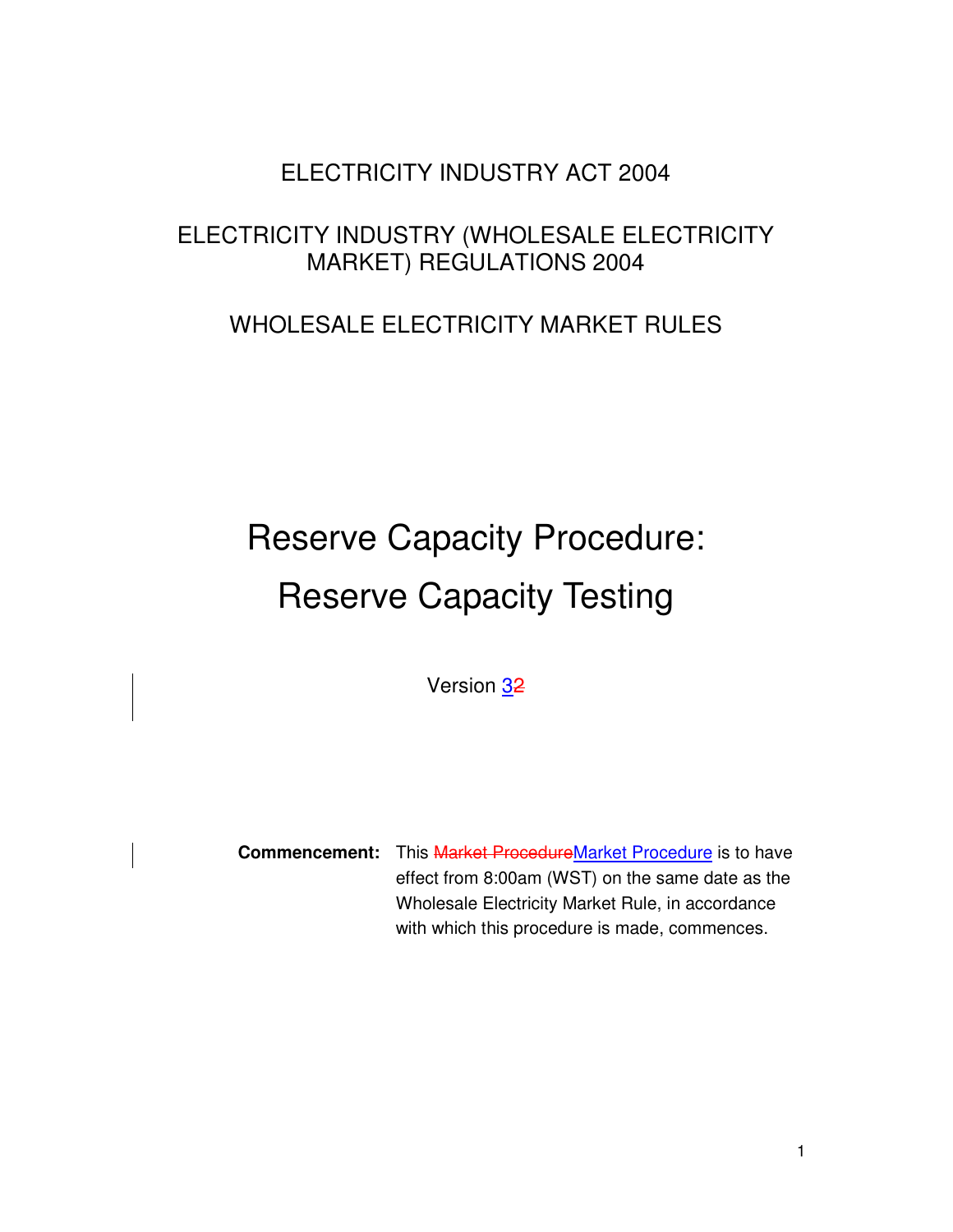# **Version history**

| 21 September 2006 | Market Procedure for Reserve Capacity Testing as at Market Start                                  |
|-------------------|---------------------------------------------------------------------------------------------------|
| 1 June 2010       | <u>IMO amended changes resulting from the Procedure Change</u><br>Proposal PC 2009 10 (Version 2) |
| 1 October 2010    | <b>IMO amended changes resulting from the Procedure Change</b><br>Proposal PC 2009 10 (Version 3) |

## **Contents**

| 1.    |                                                                                |
|-------|--------------------------------------------------------------------------------|
| 1.1.  |                                                                                |
| 1.2.  |                                                                                |
| 1.3.  |                                                                                |
| 1.4.  |                                                                                |
| 1.5.  |                                                                                |
| 1.6.  |                                                                                |
| 1.7.  | Steps for the IMO and Market Participants to calibrate Temperature Measurement |
| 1.8.  |                                                                                |
| 1.9.  |                                                                                |
| 1.10. | Steps for the IMO and System Management to Conduct a Reserve Capacity Test 10  |
| 1.11. |                                                                                |
| 1.12. | Steps for the IMO to publish the results of Reserve Capacity Tests 14          |
| 1.13. | Steps for the IMO when setting the level of Certified Reserve Capacity and     |
| 1.14. |                                                                                |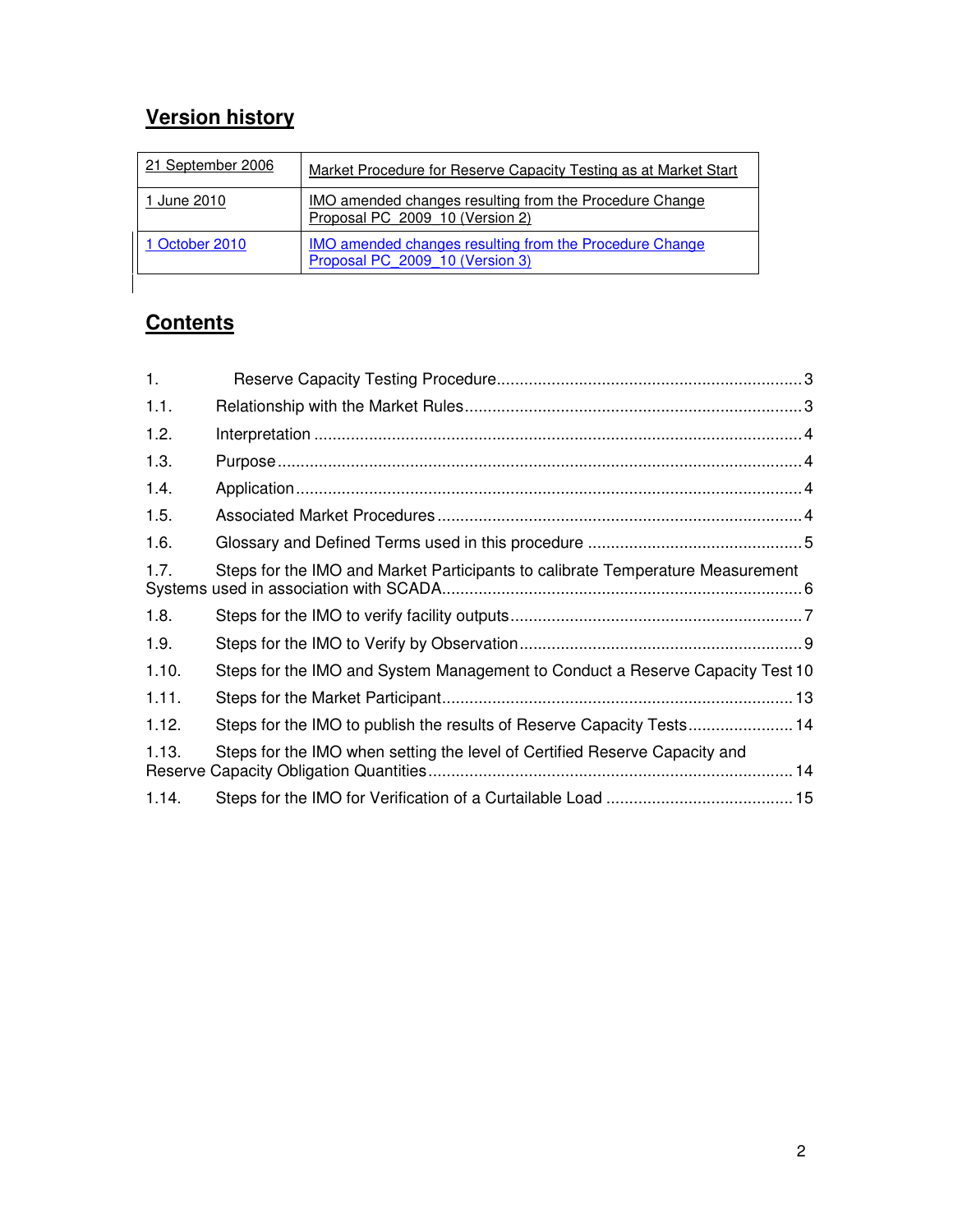# **1. Reserve Capacity Testing Procedure**

Each year, the Independent Market Operator (IMO) is required to verify and test the operation of Facilities holding Capacity Credits to ensure that the Reserve Capacity Obligations of Market Participants are met. There are two methods by which the IMO may verify the operation of a Facility. In particular the:

- (a) first method is by observing the Facility can operate at the required level at least once as part of normal market operations using Metered Schedules; and
- (b) second method is by System Management conducting a test on:
	- $\frac{1}{2}$  in the case of a generation system, the Facilities ability to operate at the required level for not less than 60 minutes; or
	- ii. in the case of a Interruptible Load, Curtailable Load and Dispatchable Load, the Facility's ability to reduce demand to the required level for not less than one Trading Interval **[MR4.25.2]** in the case of a Interruptible Load, Curtailable Load or Dispatchable Load, the process and systems to activate a reduction in demand without requiring demand to actually reduce **[MR4.25.2]**.

The IMO must verify the operation of each generation Facility at least twice a year, and each Curtailable Load once a year, within specified time periods, but may also conduct Facility verifications on an as required basis **[MR4.25.1]**.

If the Facility fails the second test the IMO must reduce the number of Capacity Credits assigned to a Facility to:

 $(a)$  in the case of a generation system, reflect the maximum capabilities achieved in either test performed (after an adjustment to the 41°C temperature equivalent values; or

(a)

i.

(b) in the case of a Dispatchable Load, Curtailable Load or Interruptible Load, the maximum level of reduction achieved in the two tests **[MR4.25.4]** in the case of a Dispatchable Load, Curtailable Load or Interruptible Load, to zero **[MR4.25.4].**

In the event that the IMO reduces the number of Capacity Credits associated with a Facility, the Market Participant may, subject to certain provisions, ask to have the Facility re-tested and have the Capacity Credits reassigned in the case that the Facility performs to the relevant level. Decisions by the IMO in regard to verification by observation, and to tests, are not reviewable decisions under clause 2.17.1 of the Market Rules.

## **1.1. Relationship with the Market Rules**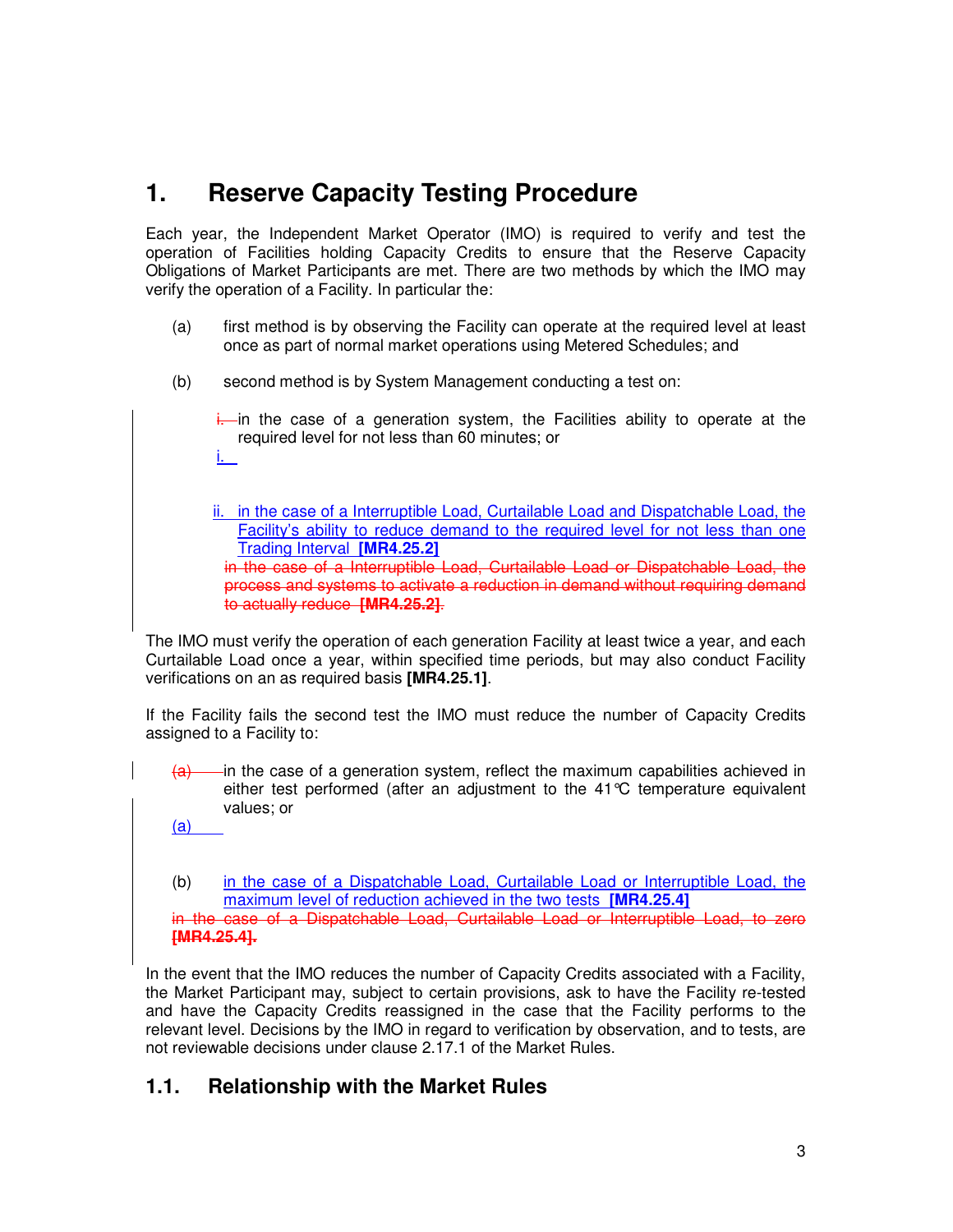- (a) This procedure has been developed in accordance with, and should be read in conjunction with sections 4.25 of the Wholesale Electricity Market (WEM) Rules (Market Rules).
- (b) References to particular Market Rules within the procedure in bold and square brackets **[MR XX]** are current as at 21 April 2010. These references are included for convenience only and are not part of this procedure.
- (c) This procedure is made in accordance with clause 4.25.14 of the Market Rules.

#### **1.2. Interpretation**

In this procedure, unless the contrary intention is expressed:

- (a) terms used in this procedure have the same meaning as those given in the Market Rules (made pursuant to the Electricity Industry (Wholesale Electricity Market) Regulations 2004);
- (b) to the extent that this procedure is contrary or inconsistent with the Market Rules, the Market Rules shall prevail to the extent of the inconsistency;
- (c) a reference to the Market Rules or Market Procedures includes any associated forms required or contemplated by the Market Rules or Market Procedures; and
- (d) words expressed in the singular include the plural or vice versa.

#### **1.3. Purpose**

The purpose of this procedure is to describe the steps that:

- (a) the IMO must follow in performing the Reserve Capacity Testing functions specified under the Market Rules; and
- (b) Market Participants and System Management must follow in fulfilling the Reserve Capacity Testing functions under the Market Rules.

## **1.4. Application**

This procedure applies to:

- (a) The IMO in conducting Reserve Capacity verifications and Tests;
- (b) Market Participants in complying with Reserve Capacity Tests; and
- (c) System Management in conducting Reserve Capacity Tests.

#### **1.5. Associated Market Procedures**

 $\frac{1}{2}$ 1 The following IMO Market Procedures are associated with this procedure:

(b)(a) Declaration of Bilateral Trades and the Reserve Capacity Auction;

(c)(b) Capacity Credit Allocation;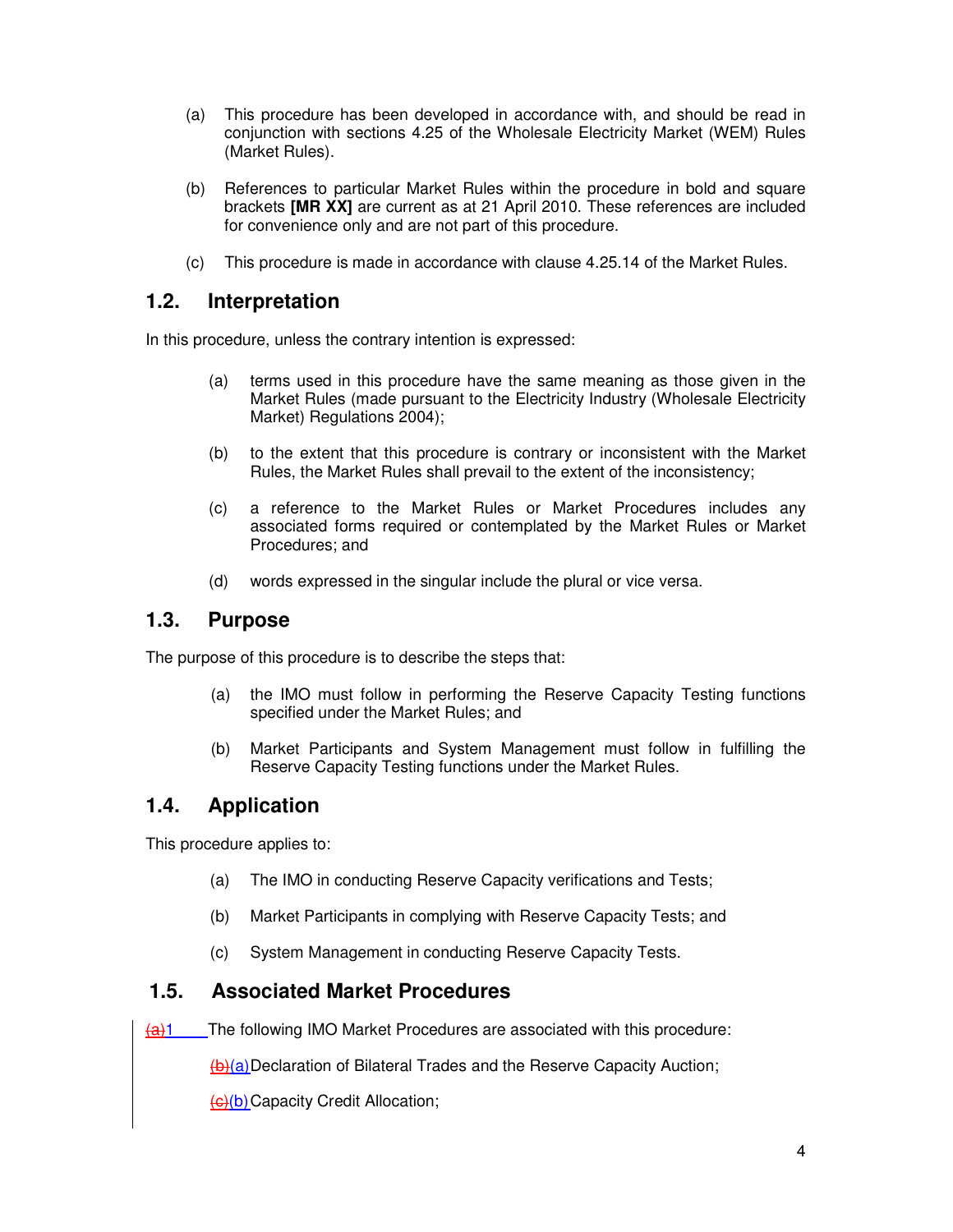$(d)(c)$  Reserve Capacity Security;

(e)(d) Reserve Capacity Performance Monitoring; and

- (e) Notices and Communications.
- 2. The following System Management Power System Operation Procedures are associated with this procedure:
	- (a) Facility Outages.

#### **1.6. Glossary and Defined Terms used in this procedure**

- 1 **Invalid Test** is a test the results of which will be disregarded but which for the purposes of settlement will be considered to be a Reserve Capacity Test.
- 2 **Relevant Reserve Capacity Test Level** means:
	- in the case of a generation system, the required Reserve Capacity level, in MW, net of any parasitic or embedded loads and determined by the IMO for the purposes of conducting Reserve Capacity Tests under this procedure and section 4.25 of the Market Rules; or
	- in the case of a Curtailable Load, the reduction required to meet its maximum Reserve Capacity Obligation Quantity. **Relevant Reserve Capacity Test Level** means, in the case of a generation system, the required Reserve Capacity level, in MW, net of any parasitic or embedded loads and determined by the IMO for the purposes of conducting Reserve Capacity Tests under this procedure and section 4.25 of the Market Rules.
- 3 **Request to Conduct Temperature Calibration** is the request made by the IMO to conduct a calibration of the Temperature Measurement Systems associated with a Facility.
- 4 **Reserve Capacity Test** means a test conducted in accordance with clause(s) 4.25 of the Market Rules.
- 5 **Temperature Measurement Consultant** means a consultant or organisation appointed by the IMO to conduct calibrations of the Temperature Measurement Systems.
- 6 **Temperature Measurement Systems** means the sensors, systems and data used to measure ambient temperature at a Facility where the information is provided to System Management through the SCADA system.
- 7 **Temperature Dependence Curve:** refers to the information provided by a Market Participant under clause  $4.10.1(e)(i)$  of the Market Rules. If a change in Capacity Credits occurs over a Reserve Capacity Year, the Temperature Dependence Curve will be:
	- (a) scaled to reflect the change in Capacity Credits at  $41^{\circ}$ C; or
	- (b) changed to reflect a new temperature dependence curve supplied by the Market Participant which has been determined by an independent engineering firm.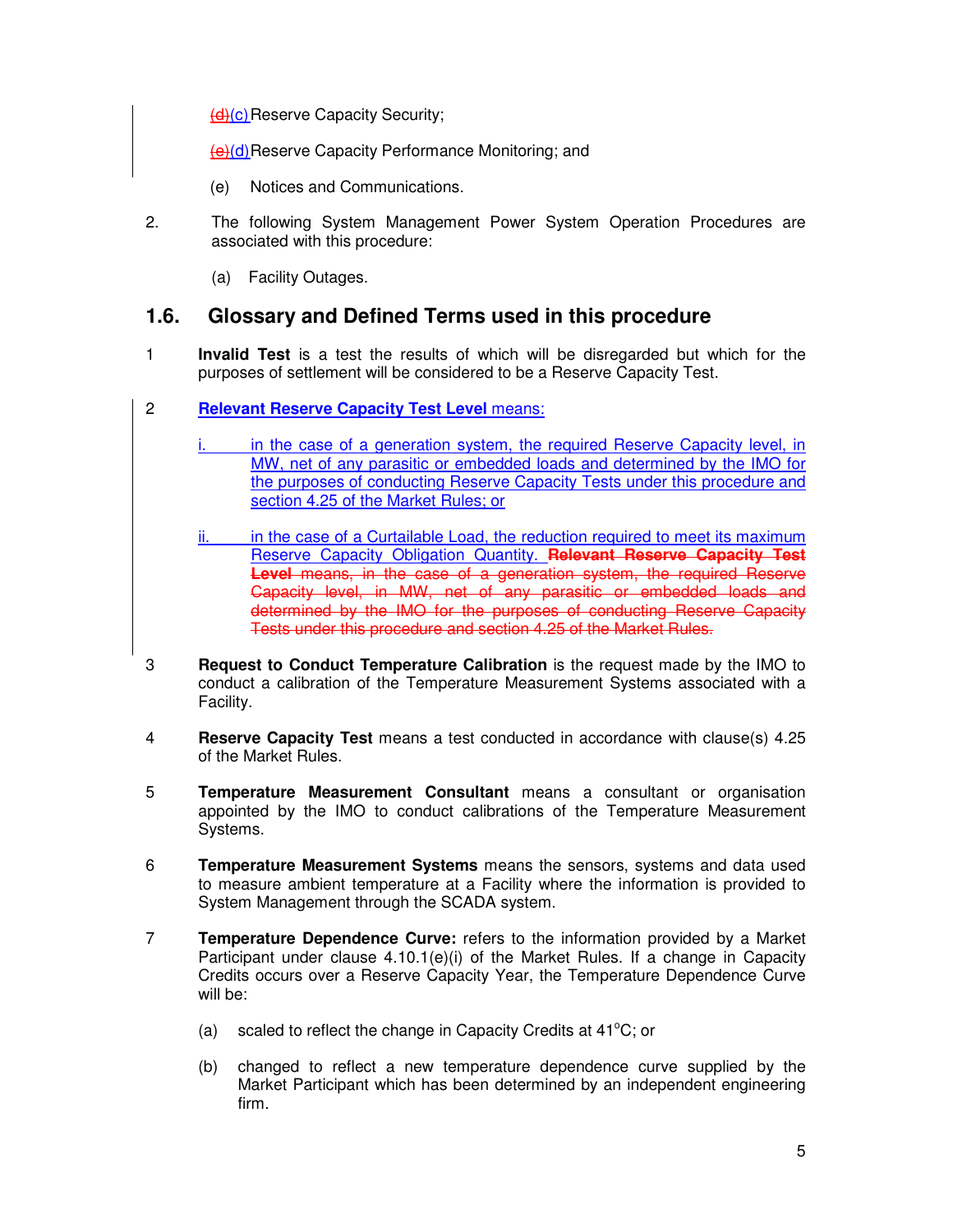- 8 **Summer Reserve Capacity Testing Cycle:** refers to 1 October to 31 March.;
- 9 **Winter Reserve Capacity Testing Cycle:** refers to 1 April to 30 September.;
- 10 **Verification Test:** The Test that is required under clause 4.25A of the Market Rules to be undertaken for each Curtailable Load:

(a) within 20 Business Days of registration of the Curtailable Load; or

(b) between 1 October and 30 November of each Reserve Capacity Year

#### **1.7. Steps for the IMO and Market Participants to calibrate Temperature Measurement Systems used in association with SCADA**

- 1 The IMO may require the Temperature Measurement Systems associated with any Facility subject to the testing requirements under Chapter 4 of the Market Rules be calibrated by an IMO appointed Temperature Measurement Consultant.
- 2 The IMO may appoint a Temperature Measurement Consultant each year to calibrate the temperature measurement systems associated with each generation Facility that nominates to use the SCADA Temperature Method.
- 3 If the IMO requires that the Temperature Measurement Consultant calibrate the Facility's Temperature Measurement System, the IMO must contact the relevant Market Participant in writing with a Request to Conduct Temperature Calibration.
- 4 The Request to Conduct Temperature Calibration must include the following information:
	- a) Information detailing the time and location of the proposed calibration; and
	- b) Details of the Temperature Measurement Consultant that will be conducting the calibration.
- 5 Within 2 Business Days of receiving the Request to Conduct Temperature Calibration, the Market Participant must contact the IMO to either:
	- a) accept the proposed time; or
	- b) subject to step 1.7.6, propose another time, which must be within 10 Business Days of the original request date.
- 6 The Market Participant must not refuse the Request to Conduct Temperature Calibration as proposed by the IMO unless the Market Participant believes the calibration may endanger person(s) or equipment at the time proposed.
- 7 The IMO must present the results of the temperature calibration to the Market Participant within 5 working days of receiving the results from the Temperature Measurement Consultant.
- 8 The Market Participant will be required to pay all costs associated with calibration of the Temperature Measurement Systems.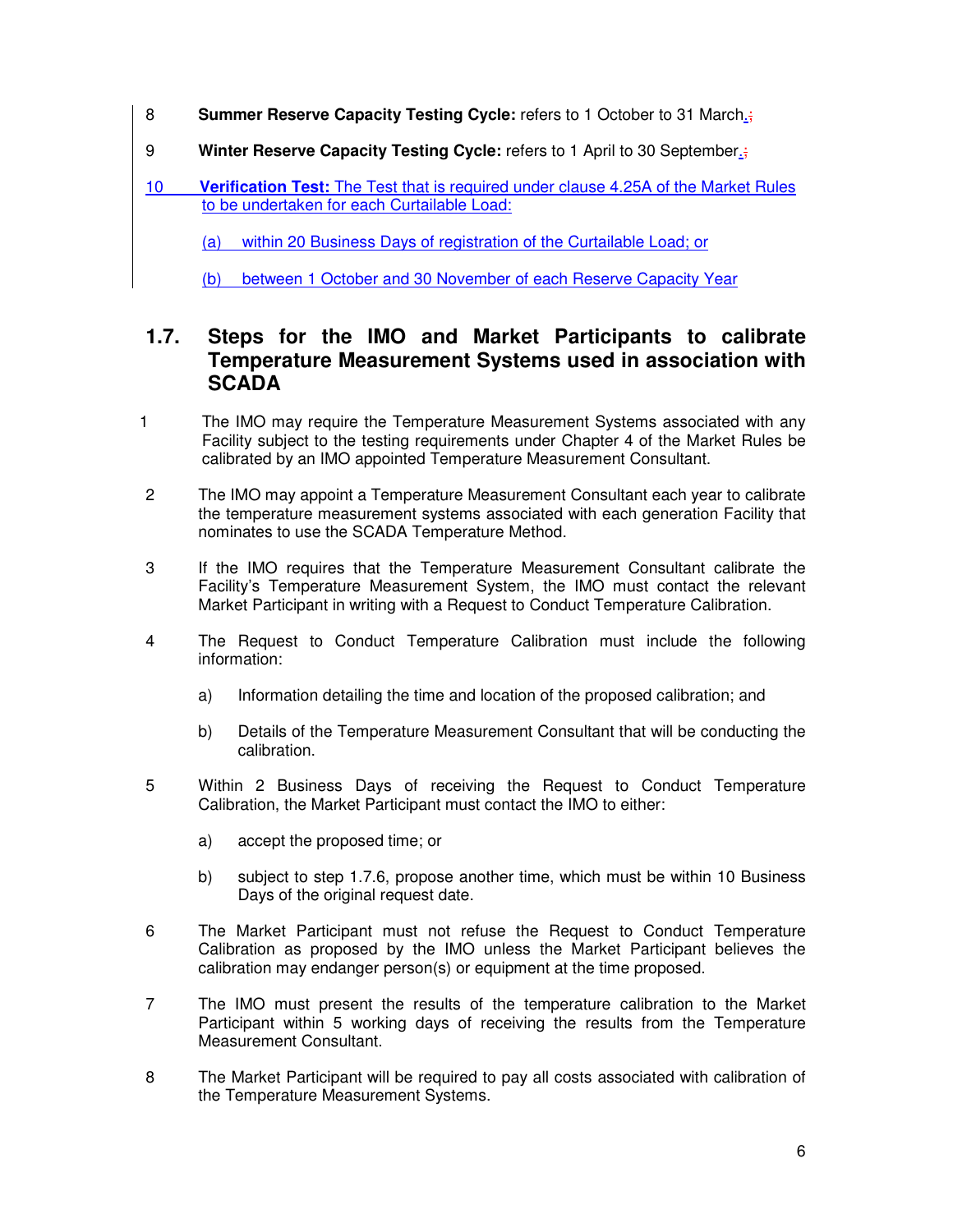## **1.8. Steps for the IMO to verify facility outputs**

- 1 Each year the IMO must take steps to verify that each Facility providing Capacity Credits can,
	- a) in the case of a generation system during the period the Reserve Capacity Obligations apply, operate at its maximum Reserve Capacity Obligation Quantity at least once during each of the 6 month periods listed in procedure step 1.8.2 below **[MR 4.25.1(a)].**
	- b) in the case of a Curtailable Load, during the period the Reserve Capacity Obligations apply, operate at its maximum Reserve Capacity Obligation Quantity at least once during the period between 1 October to 31 March each Capacity Year **[MR 4.25.1(c)].**
- 2 The verification referred to in step 1.8.1(a) must be conducted at least once during each of the following periods **[MR 4.25.1(a)]**:
	- a) 1 October to 31 March **(The Summer Reserve Capacity Testing Cycle)**; and
	- b) 1 April to 30 September **(The Winter Reserve Capacity Testing Cycle)**.
- 3 The verifications conducted in accordance with step 1.8.1(a) must be conducted on each type of fuel available to that Facility as notified in the information provided in respect of Certification of Reserve Capacity required under clause  $4.10.1(e)(v)$  of the Market Rules **[MR 4.25.1].**
- 4 The verification referred to in steps 1.8.1 through 1.8.2 can be achieved:
	- a) by the IMO observing the Facility operating at the required level for at least one interval during the six month period as part of normal operations in Metered Schedules specific to the Facility; or
	- b) by the IMO:
		- $\frac{1}{10}$  in the case of a generation system, requiring System Management in accordance with clause 4.25.7 to test the Facility's ability to operate at the required level for not less than 60 minutes and the Facility successfully passing that test; and
		- (i)
		- (ii) in the case of Interruptible Loads, Curtailable Loads and Dispatchable Loads, requiring System Management, in accordance with clause 4.25.7, to test the Facility's ability to reduce demand to the required level for not less than one Trading Interval and the Facility successfully passing that test **[MR4.25.2].**
		- (ii)in the case of Interruptible Loads, Curtailable Loads and Dispatchable Loads, requiring System Management in accordance with clause 4.25.7, to test the process and systems to activate a reduction in demand without requiring demand to actually reduce, and the Facility successfully passing that test.
- 5 Relevant Reserve Capacity Test Level will be set: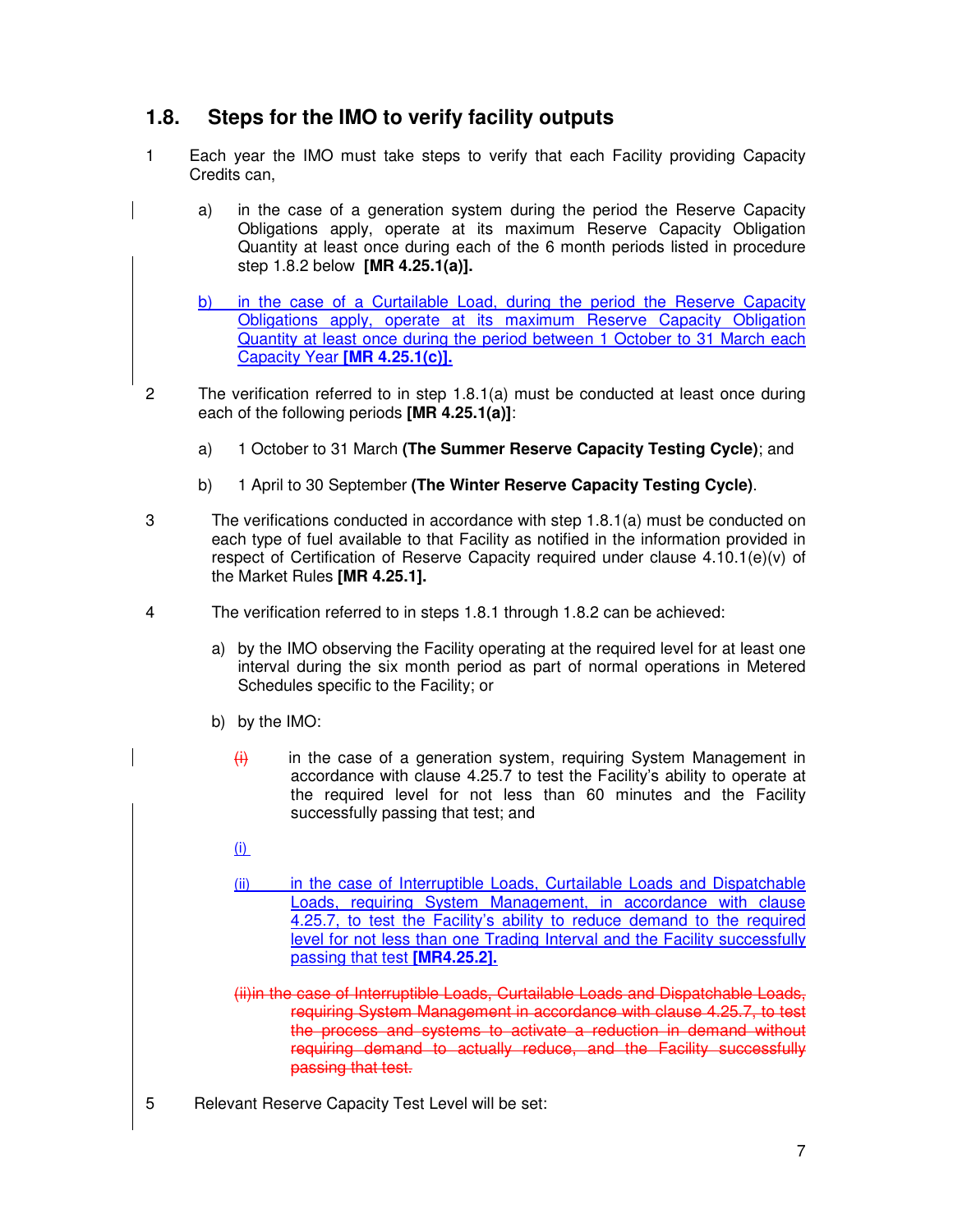- (a) in the case of a generation system, to the output required to meet the Reserve Capacity Obligation Quantity at 41˚C using the Temperature Dependence Curve and the temperature measurement method specified in Standing **DataStanding Data;** 
	- (b) in the case of a Curtailable Load assigned Capacity Credits in accordance with clause 4.10.1(f)(i)(1), to the Relevant Demand minus the Reserve Capacity Obligations held by that Facility; and

in the case of a Curtailable Load assigned Capacity Credits in accordance with clause 4.10.1(f)(i)(2), to the Stipulated Default Load plus the Reserve Capacity Obligations held by that Facility **[MR4.25.2]**.

- 6 For the purposes of Reserve Capacity Testing, the term Relevant Reserve Capacity Test Level will be used to describe the required level referred to in step 1.8.5 above. The Relevant Reserve Capacity Test Level will be determined by the IMO and may be different for different Trading Intervals. For example, the Relevant Reserve Capacity Test Level may vary with ambient temperature at the Facility. The Facility will be deemed to have:
	- a) passed a Reserve Capacity Test if the output is above the output specified in the Temperature Dependence Curve for the ambient temperature measures at the site;
	- b) passed a Reserve Capacity Test if the output of the Facility is at or above the output required at the highest point of the temperature dependence curve where the ambient temperature measured at the site exceeds the largest value supplied in the Temperature Dependence Curve;
	- c) failed a Reserve Capacity Test if the ambient temperature is below the lower bound of the Temperature Dependence Curves submitted as part of the Certification of Reserve Capacity for the Facility; and
	- d) failed a Reserve Capacity Test if the output is below the output specified in the Temperature Dependence Curve for the ambient temperature measures at the site.
- 7 A Market Participant may update the Temperature Dependence Curve associated with a Facility at any time before they have been tested by observation in respect of a Reserve Capacity Testing Cycle by submitting a new Temperature Dependence Curve determined by an independent engineering firm.
- 8 The IMO must not subject a Facility to a test of Reserve Capacity if that Facility is **[MR 4.25.3A]**:
	- a) undergoing a Scheduled Outage or Opportunistic Maintenance which has been approved in accordance with clause 3.19 of the Market Rules, or
	- b) if the Facility has advised System Management of a Forced Outage or Consequential Outage in accordance with clause 3.21.4 of the Market Rules; or
	- c) if the Facility is undergoing Commissioning Test approved in accordance with clause 3.21A of the Market Rules.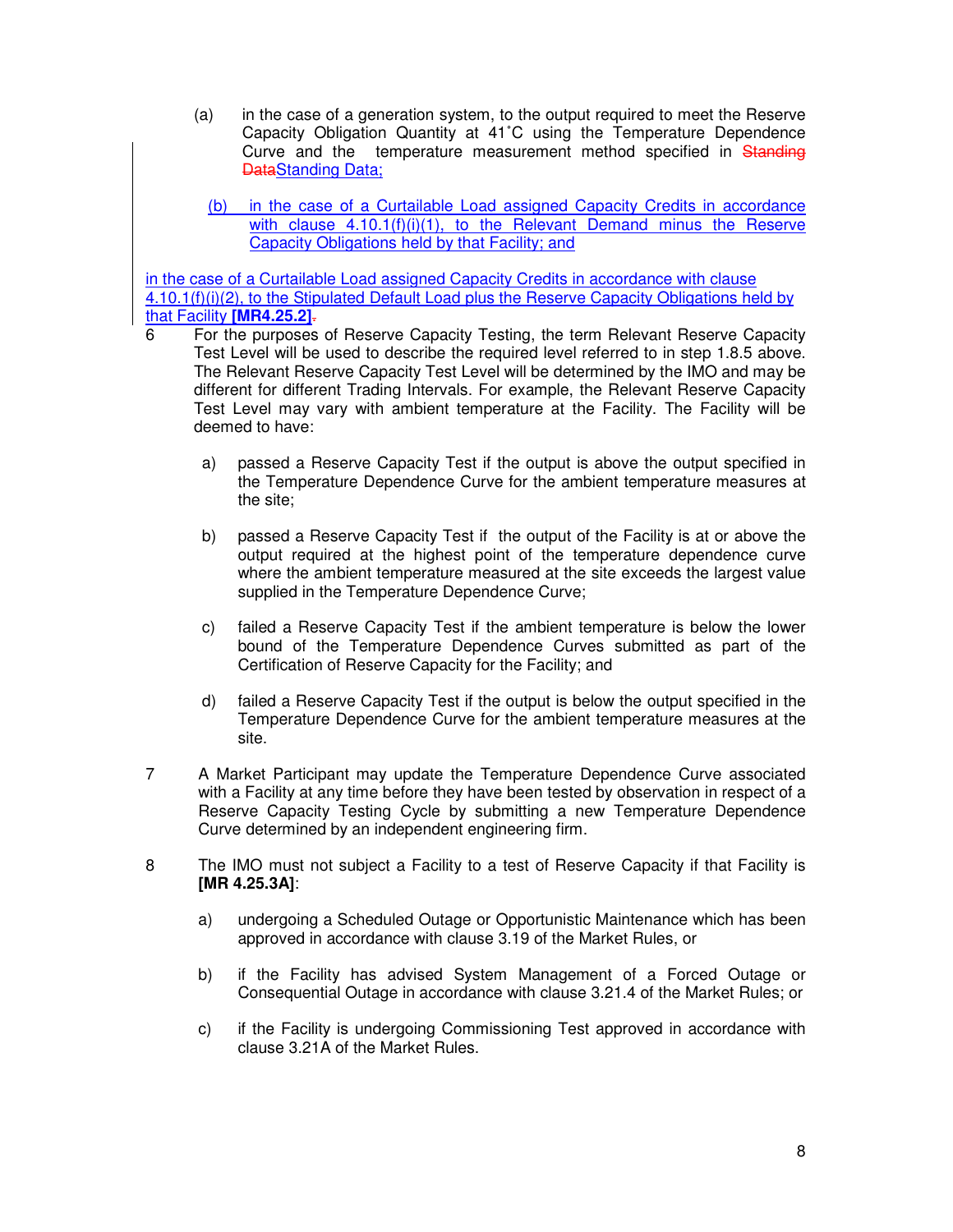- 9 If a Facility fails a Reserve Capacity Test when the temperature measured by the temperature method specified in the relevant facilities standing data is outside of the range  $0 -45^{\circ}C$ , then the IMO will consider that test to be invalid.
- 10 If a test is deemed invalid under step 1.8.9 then the IMO must request System Management re-conduct the test as soon as is practicable, with consideration to the timelines in clause 4.25.1, 4.25.4, 4.25.5 and 4.25.6 of the Market Rules.
- 11 If a Test is deemed to be invalid under step 1.8.9 and another test has already been completed in accordance with 1.10.12 or 1.10.16, then the IMO must:
	- a) use the results of the latest test in place of the invalid test, if the invalid test is still required; or
	- b) ignore the results of the latest test, if the invalid test is no longer required.
- 12 If a Facility cannot be tested due to restrictions imposed by the timelines in clauses 4.25.1, 4.25.4, 4.25.5 and 4.25.6 of the Market Rules, the IMO will:
	- a) in the case of the first Reserve Capacity Test not being able to be completed within the relevant Reserve Capacity Testing cycle, conduct the tests as soon as practicable in the next Reserve Capacity Testing cycle;
	- b) in the case of the second Reserve Capacity Test not being able to be completed within 14-28 days after the first test, request System Management to re-conduct the first test, in accordance with steps 1.9 and 1.10; or
	- c) in the case of the third Reserve Capacity Test not being able to be completed within 7 days, liaise with the Market Participant to determine a period during which the third Reserve Capacity Test can be conducted.

#### **1.9. Steps for the IMO to Verify by Observation**

- 1 In accordance with step 1.8.1, the IMO may use information gathered through the Wholesale Electricity Market System (WEMS) to observe a generation Facility operating at the required level as part of normal operations.
- 2 To verify by observation, the IMO must use temperature dependence information submitted by the Market Participant under clause 4.10.1(e) (i) of the Market Rules.
- 3 The IMO must refer to the temperature measurement source specified by the Market Participant under clause 4.10.1 (e)(iv) when determining the ambient temperature at the site of the generation Facility. Where no temperature source is specified the Market Participant must notify the IMO of a Temperature source before the start of the Reserve Capacity Year.
- 4 To verify that a generation Facility has operated at its Relevant Reserve Capacity Test Level the IMO must use the information contained in the WEMS, together with the temperature information, to determine the operating output and ambient temperature relationship of the Facility.
- 5 The IMO must assess the results obtained through steps 1.9.1 through 1.9.3 and determine if the generation Facility achieved its Relevant Reserve Capacity Test Level through the temperature range observed.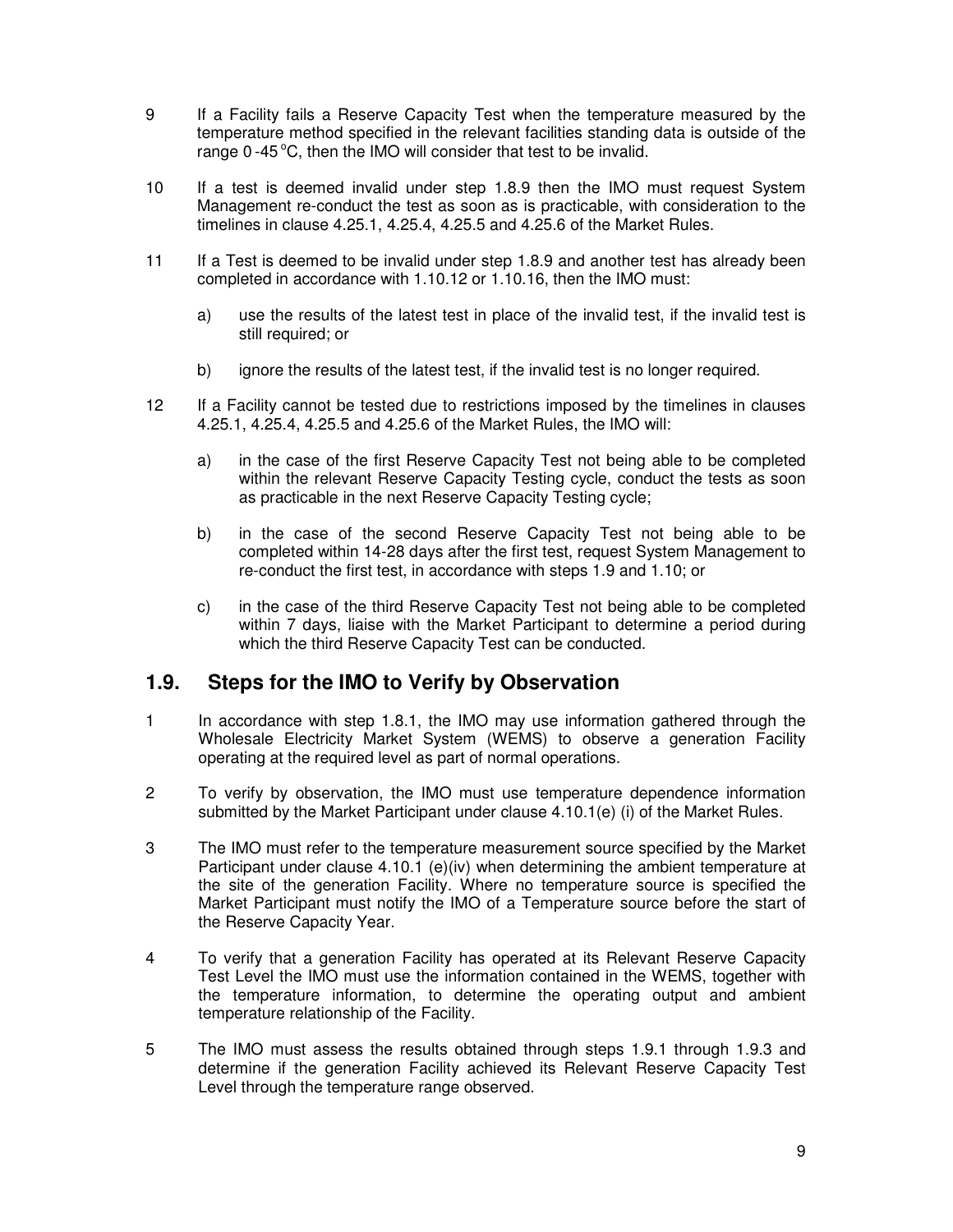- 6 Following verification by observation the IMO may request a Reserve Capacity Test if the IMO is unable to determine in accordance with this Procedure that the Facility was able to operate at its Relevant Reserve Capacity Test Level for part or all of the by observation verification process.
- 7 The IMO must between 1 October and 31 March request a Reserve Capacity Test of each Curtailable Load **[MR4.25.1].**
- 87 If the IMO requests a Reserve Capacity Test in accordance with step 1.9.6 the IMO must provide the Market Participant with a summary of results obtained in step 1.9.4.
- 98 The IMO must compile and maintain a list of Facilities whose operation have undergone the verification by observation process and must keep records of outcome of the verification process.

#### **1.10. Steps for the IMO and System Management to Conduct a Reserve Capacity Test**

- 1 Reserve Capacity Tests may be conducted if:
	- a) The IMO determines the most appropriate course of action is to request System Management to test the Facility in accordance with clause 4.25.2(b) of the Market Rules;
	- b) The IMO determines that the operation of the Facility has not passed the Verification by Observation process detailed at step 1.9;
	- c) The IMO requires that a Reserve Capacity Test be conducted by System Management in respect of any Network Control Service Contract, Ancillary Service Contract as required under the Market Rules;
	- d) The IMO requires System Management to conduct a re-test in accordance with clause 4.25.4 of the Market Rules; or
	- e) A Market Participant requests a re-test in accordance with clause 4.25.5 of the Market Rules.
- 2 In the case that the IMO requires a Reserve Capacity Test to be conducted on a Facility, the IMO must contact System Management requesting that the test be conducted.
- 3 In requesting System Management to conduct a test, the IMO must provide System Management with the following information:
	- a) the Facility to be tested;
	- b) the fuel to be used by the Facility during the test where applicable; and
	- c) the time interval during which the test is proposed to be conducted, where this interval must begin not less than two Business Days after the time the IMO issues the request to System Management **[MR4.25.7].**
- 4 All information regarding the request for the test must be treated by System Management as Confidential.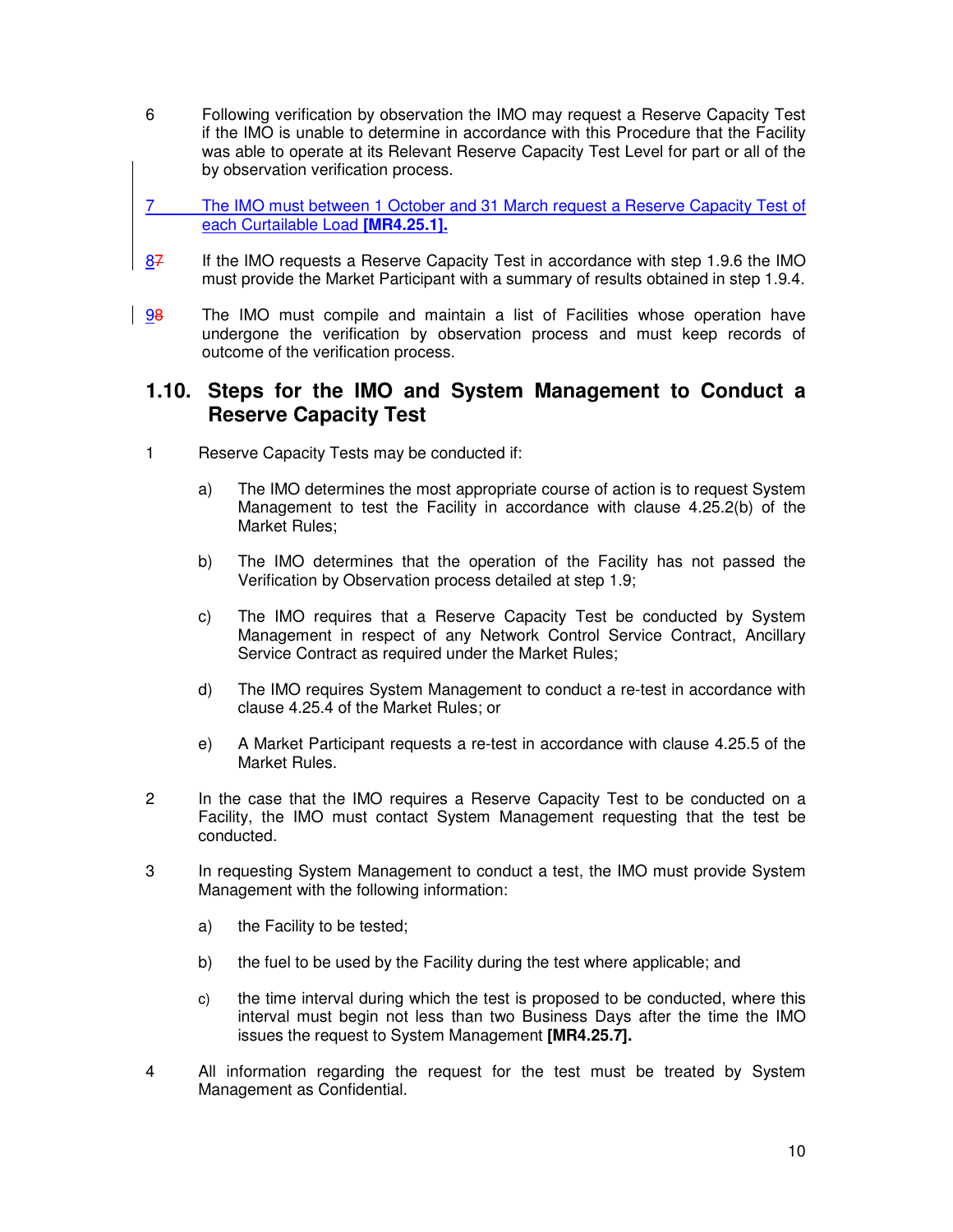- 5 If the IMO requests System Management to conduct a Reserve Capacity Test, System Management must conduct the test in accordance with the requirements as outlined in clause 4.25.9 of the Market Rules.
- 6 System Management must notify the IMO within one Business Day as to whether it is possible to conduct a test requested under step 1.10.5 with out endangering Power System Security and Power System Reliability. **[MR4.25.8]**
- 7 System Management must provide the IMO with:
	- (a) justification as to why the test cannot be conducted; and
	- (b) an alternative time interval during which the test will be conducted, where this must be the earliest time that the test can be performed without endangering Power System Security and Power System Reliability. **[MR4.25.8]**
- 8 When the IMO receives the results of the test from System Management, the IMO must, within 10 Business Days, determine whether the Facility has operated at the Relevant Reserve Capacity Test Level(s) and make a determination that the Facility has either passed or failed the Reserve Capacity Test in accordance with clause 4.25.3A.
- 9 The IMO must record the results of the test including:
	- a) Information regarding the conduct of the Reserve Capacity Test;
	- b) Information regarding the results of the Reserve Capacity Test;
	- c) The determination of the outcome of the Reserve Capacity Test (passed or failed); and
	- d) Information regarding any action taken in accordance with steps 1.10.11, 1.10.143 and 1.10.165, as applicable.
- 10 In the event that the IMO determines the Facility has passed the Reserve Capacity Test, the IMO must inform the Market Participant that the Facility has passed, and provide the Market Participant with a copy of the results produced. This must be completed within 10 Business Days of the date the IMO receives notification of the test results from System Management.
- 11 In the event that the IMO determines the Facility has failed the Reserve Capacity Test, the IMO must
	- a) inform the Market Participant that the Facility has failed the Reserve Capacity Test;
	- b) provide the Market Participant with a copy of the results produced;
	- c) require System Management re-test the Facility in accordance with step 1.10.12 below.
- 12 In the event that a re-test is required in accordance with step 1.10.11(c), System Management must re-test that Facility **[MR 4.25.4]:**
	- a) not earlier that 14 days after the first test; and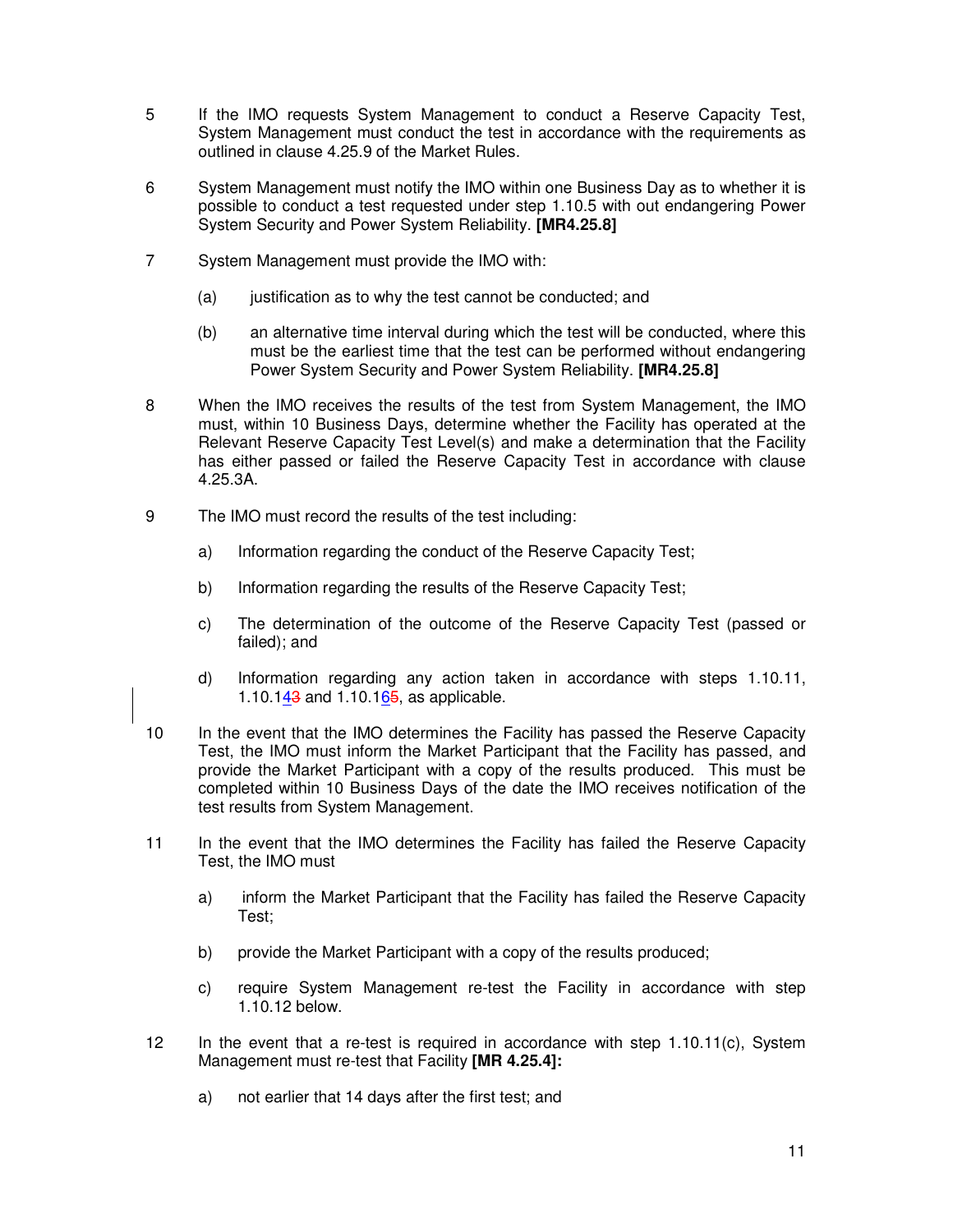- b) not later that 28 days after the first test.
- 13 If a Curtailable Load fails a Reserve Capacity Test and is activated prior to a second Reserve Capacity Test being undertaken then the activation shall be deemed to be the second Reserve Capacity Test. **[MR4.25.3B].**
- $143$  If a Facility fails the second Reserve Capacity Test (the re-test) outlined in steps 1.10.11 and 1.10.12 then, from the next Trading Day the IMO must:
	- a) if the test related to a generation system, reduce the number of Capacity Credits held by the relevant Market Participant for that Facility to reflect the maximum capability achieved in either of the tests performed (after adjusting these results to the equivalent values at a temperature of  $41<sub>o</sub>C$  and allowing for the capability provided by operation on different types of fuels if the test related to a generation system; or

a)

- b) if the test related to a Dispatchable Load, Curtailable Load or Interruptible Load, reduce the number of Capacity Credits held by the relevant Market Participant for that Facility to the maximum level of reduction achieved in the two tests **[MR4.25.4]**. reduce the number of Capacity Credits held by the relevant Market Participant for that Facility to zero. **[MR4.25.4]**
- 154 In the case that the Capacity Credits are reduced in accordance with step 1.10.143 a Market Participant may apply to the IMO to have the Facility re-tested (the third test) subject to the following conditions:
	- a) The Facility may only be re-tested once in accordance with step 1.10.12 during the remaining Reserve Capacity Cycle **[MR 4.25.5]**.
	- b) The IMO must request System Management to conduct the re-test within seven days from receiving the request from the Market Participant **[MR 4.25.5].**
	- c) System Management must undertake the re-test in accordance with this procedure and the Market Rules.
	- d) The IMO must set the number of Capacity Credits held by the relevant Market Participant for that Facility to reflect the maximum capabilities achieved in the re-test (after adjusting these results to the equivalent values at a temperature of  $41^{\circ}$ C and allowing for the capability provided by operation on different types of fuel), but not to exceed the number of Capacity Credits originally confirmed by the IMO for that Facility under clause 4.20 of the Market Rules in respect of the relevant Reserve Capacity Cycle **[MR 4.25.6].**
- $165$  If a Reserve Capacity re-test is conducted in accordance with step 1.10.122, the IMO must determine the outcome (step 1.10.8), record the results (step 1.10.9) and notify the Market Participant in accordance with steps 1.10.11(a) and 1.10.11(b), as appropriate.
- $176$  Where a Facility is tested, the Dispatch Schedule for that Facility during the period of the test is to reflect the energy scheduled in the test **[MR 4.25.10].**
	- $187$  The IMO will deem a Reserve Capacity Test invalid if: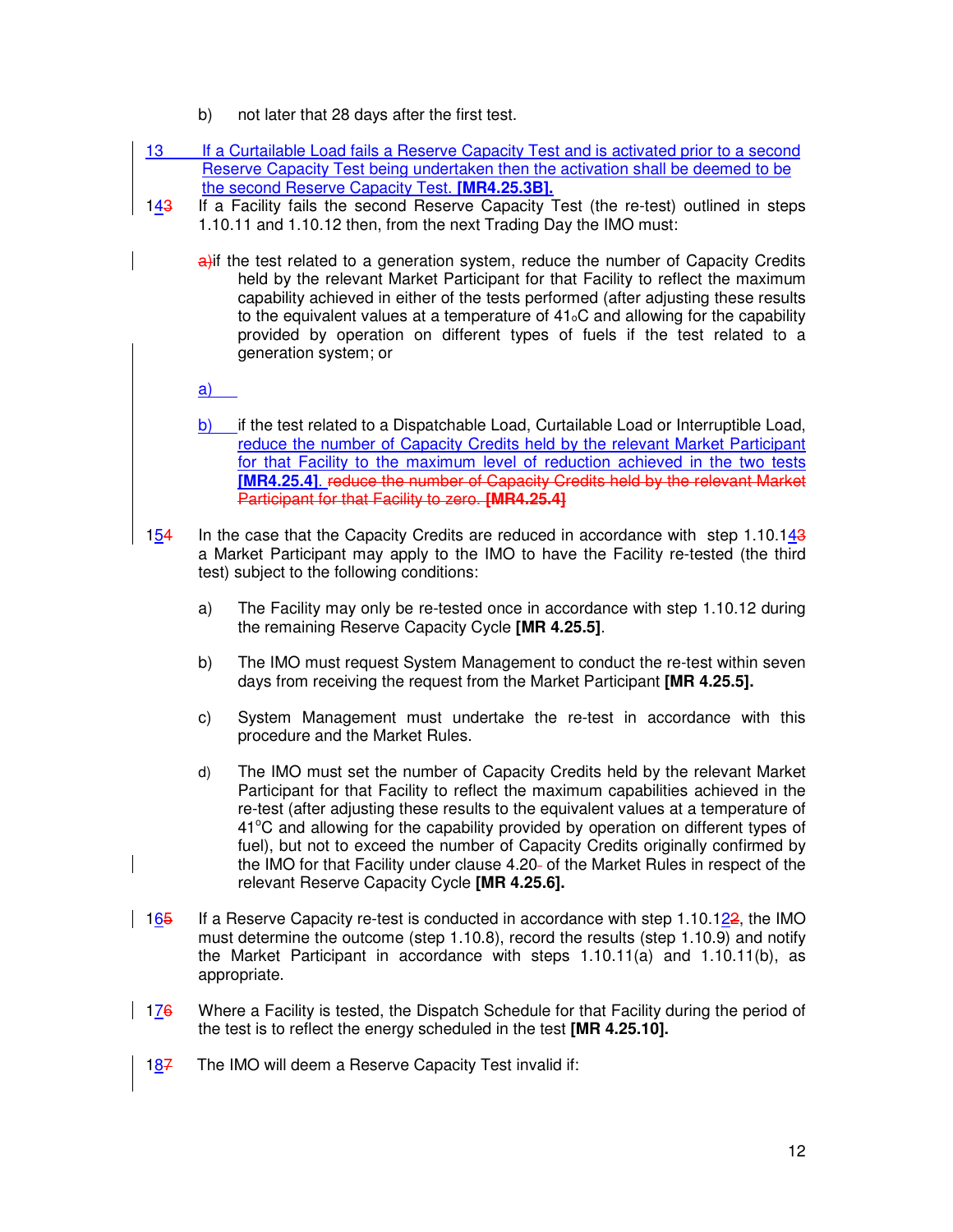- a) a Facility fails a Reserve Capacity Test when the temperature measured by the temperature method specified in the standing data for the Facility is outside of the range  $0 -45^{\circ}C$ ; or
- b) the IMO considers that an error was made in the determination of the results of any Reserve Capacity Test
- 198 If a test is deemed to be invalid under step  $1.10.187$  then the IMO must request System Management to conduct the test again as soon as is practicable, taking into account the timelines in clauses 4.25.1, 4.25.4, 4.25.5 and 4.25.6 of the Market Rules.
- $\frac{2049}{204}$  If a test is deemed to be invalid under step 1.10.187 and another test has already been completed in accordance with steps 1.10.12 or 1.10.16 then the IMO must:
	- a) use the results of the latest test in place of the invalid test results; or
	- b) if the invalid test is no longer required, ignore the results of the latest test.
- $\vert$  210 If a Facility cannot be tested due to restrictions imposed by the timelines in clauses 4.25.1, 4.25.4, 4.25.5 and 4.25.6 of the Market Rules, the IMO will:
	- a) in the case of the first Reserve Capacity Test not being able to be completed within the relevant Reserve Capacity Testing cycle, conduct the tests as soon as practicable in the next Reserve Capacity Testing cycle;
	- b) in the case of the second Reserve Capacity Test not being able to be completed within 14-28 days after the first test, request System Management to re-conduct the first test, in accordance with steps 1.9 and 1.10; or
	- c) in the case of the third Reserve Capacity Test not being able to be completed within 7 days, liaise with the Market Participant to determine a period during which the third Reserve Capacity Test can be repeated.

#### **1.11. Steps for the Market Participant**

- 1 If the Market Participant is contacted by the IMO with results of a Reserve Capacity Test that indicate that the IMO determined a Facility to have failed a test, the Market Participant can expect a second test be conducted between 14 and 28 days from the first test **[MR4.25.4**].
- 2 If the Market Participant is contacted by the IMO with the results of the second Reserve Capacity Test, which indicate that the IMO determined a Facility to have failed a Reserve Capacity Test, the Market Participant may also expect notification that the Capacity Credits in respect of that Facility have been reduced.
- 3 In the event that the Market Participant is notified by the IMO that the Capacity Credits in respect of a Facility has been reduced as a result of the Reserve Capacity Testing process, then the Market Participant may request that the IMO conduct a retest **[MR 4.25.5]**.
- 4 The Market Participant may only request a re-test once during the remaining Reserve Capacity Cycle. **[MR4.25.5]**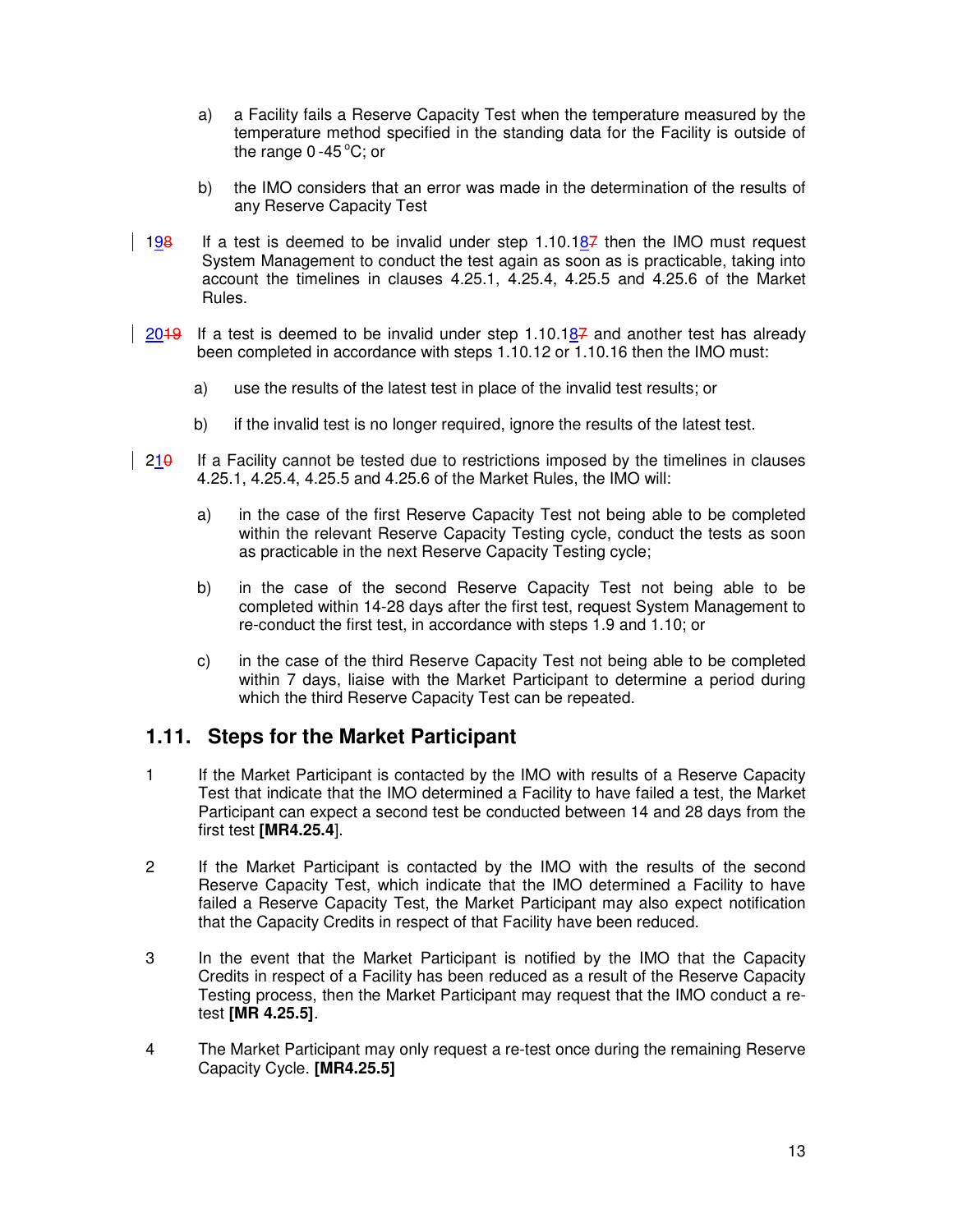- 5 The re-test is performed at the request of the Market Participant in accordance with step 1.11<sup>4</sup>.3 and 1.11.4 should be performed by System Management within seven days of the IMO receiving the request, subject to the provisions of this Procedure
- 6 If the Market Participant considers an error has been made by the IMO in the calculation of the Relevant Reserve Capacity test level of a Facility in either a test or by observation, it can request the IMO to review the results of the test. If the IMO determines that an error has been made then the test will be deemed to be an Invalid Test.

#### **1.12. Steps for the IMO to publish the results of Reserve Capacity Tests**

- 1 Every three months the IMO must publish details of **[MR 4.25.11]**:
	- a) Facilities tested during the preceding three months; and
	- b) whether any of those tests were delayed by System Management and the reasons for the delay as given by System Management.
- 2 The details published in accordance with step 1.12.1 must be published on the IMO Website (www.imowa.com.au) or in the WEMS as appropriate.

### **1.13. Steps for the IMO when setting the level of Certified Reserve Capacity and Reserve Capacity Obligation Quantities**

Each year, Market Participants are required to re-certify the capacity of their Facilities (apply for Certification of Reserve Capacity). Under clause 4.11 of the Market Rules and the Market Procedure: Certification of Reserve Capacity, the IMO is required to set the level of Certified Reserve Capacity assigned to a Facility for facilities that have been tested in accordance with this Market Procedure. This decision is not a reviewable decision under the Market Rules.

- 1 Each year, the IMO must use the information, data and results obtained from Reserve Capacity Tests and Verification by Observation when considering the level of Certified Reserve Capacity assigned to a Facility.
- 2 The IMO may reduce, the level of Certified Reserve Capacity in respect of an application for Certification of Reserve Capacity if the IMO believes the results obtained through the Reserve Capacity Tests in conjunction with the level of Certified Reserve Capacity being applied for
	- a) constitutes a potentially limiting factor in accordance with the Reserve Capacity Procedure: Certification of Reserve Capacity; and/or
	- b) if the IMO believes the level of Certified Reserve Capacity being applied for exceeds the IMO's reasonable expectation that the amount of capacity likely to be available in accordance with clause 4.11.1(a) of the Market Rules.
- 3 The IMO may use the information, data and results obtained from Reserve Capacity Tests and Verification by Observation when setting the Reserve Capacity Obligation Quantities in respect of that Facility in subsequent Reserve Capacity Cycles **[MR 4.25.12].**